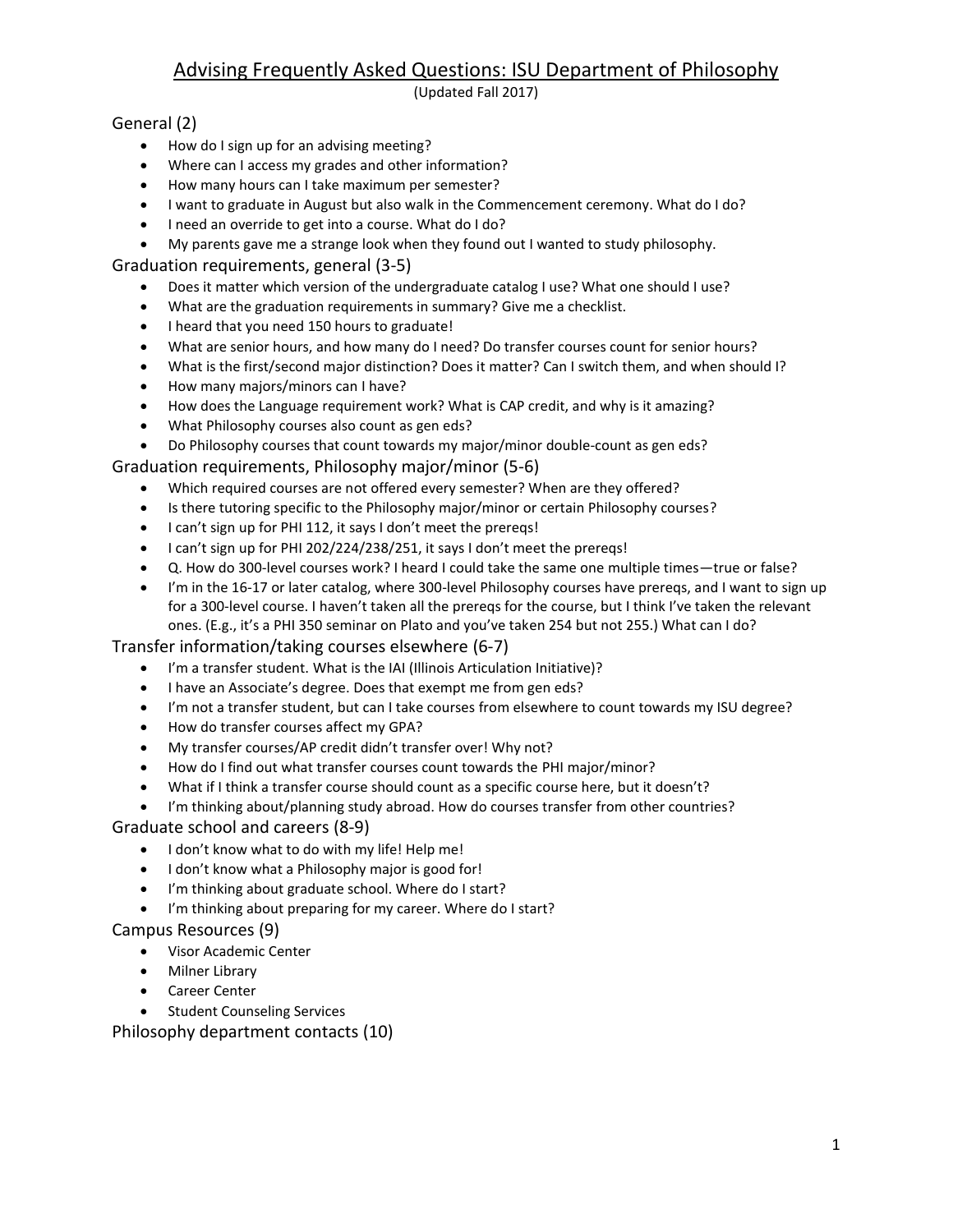# **General**

### **Q. How do I sign up for an advising meeting?**

A. Use Appointment Manager. The link can be found in the signature of my emails, or go to [https://appointments.illinoisstate.edu/amonline/default.aspx?AG=940.](https://appointments.illinoisstate.edu/amonline/default.aspx?AG=940)

### **Q. Where can I access my grades and other information?**

A. At [https://my.illinoisstate.edu](https://my.illinoisstate.edu/). The 'Academics' and 'Student' tabs will have most information. (If you're a new or incoming student, note that you have to have set up your ULID and password in order to log in.) The 'Student Center' will tell you about grades and GPA, let you enroll in courses, etc. There is also a link to the override form, which lets you request overrides into classes that are full, etc.

# **Q. How many hours can I take maximum per semester?**

A. 17 in the fall and spring, 12 in the summer.

- You can get permission to go over, but it requires consent of the department chair for your home department (first major). You also need a form you can get from the department advisor.
- Courses taken elsewhere simultaneously don't count towards the cap—e.g., you could take 12 hours here and 3 at Heartland during the summer without special permission.

# **Q. I want to graduate in August but also walk in the Commencement ceremony. What do I do?**

A. Graduation and commencement (the ceremony where you get your diploma) are not the same thing. Commencement is just a ceremony, whereas graduation is the real binding receipt of degree. There is no August commencement; August grads walk in May Commencement.

 To graduate in August but walk in May, apply for August graduation but do so early enough to sign up for, and take part in, May commencement. (I.e., apply early in the spring semester.) For more information, contact Graduation Services.

### **Q. I need an override to get into a course. What do I do?**

A. I[n https://my.illinoisstate.edu,](https://my.illinoisstate.edu/) under Academics, Course Permit Request, you'll find an override form.

• In Philosophy, the policy is that overrides are decided by the section instructor. Different instructors have different policies—it ultimately depends on the situation. For this reason, make sure you explain in the "Override reason" section of the form exactly why you want/need to enroll. (And I highly suggest using proper spelling and grammar!)

### **Q. My parents gave me a concerned/doubtful look when they found out I want to study Philosophy.**

A. It happens. Your parents may buy into the view that Philosophy is a useless major, that it sets you up to be an unemployed vagabond. They're wrong, and the statistics bear it out. If you want more information on why that's the case, talk to me—I've worked with my share of parents, and have all the propaganda educational information you'll need to counter the many myths about Philosophy that are out there.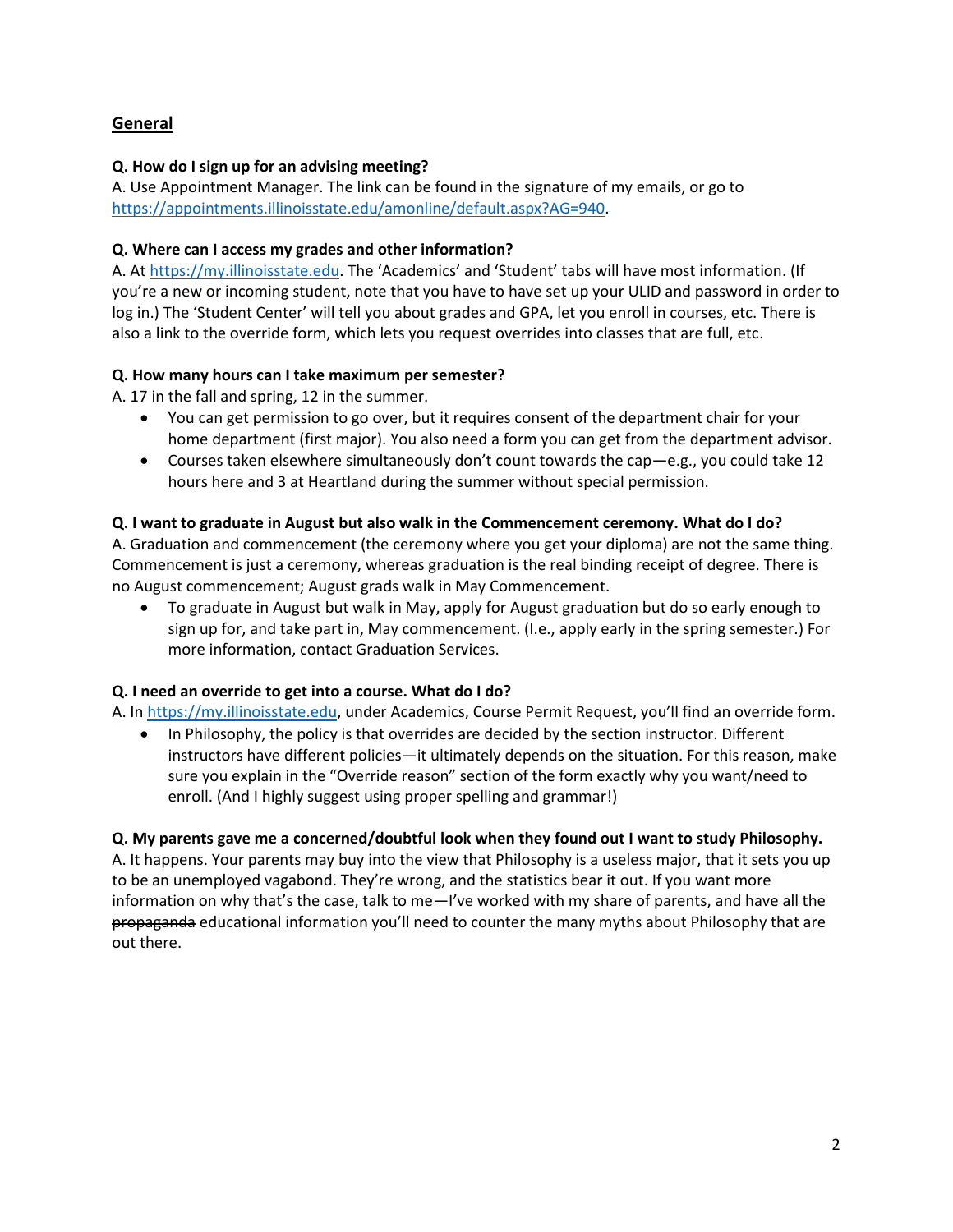# **Graduation requirements, general**

### **Q. Does it matter which version of the undergraduate catalog I use? What one should I use?**

A. Yes, very much—your catalog determines what your graduation requirements are. As requirements change over the years, with rare exceptions your requirements stay the same, since they are almost always tied to *the catalog that was in effect when you first entered ISU*.

- Example: starting Fall 2016, the PHI major requirements changed substantially. If you entered before F16, you are under the old requirements and that won't change. If you enrolled F16 or later, you are probably (but not necessarily) under new requirements. There are exceptions, some discussed below, but what matters is that you know what requirements are yours.
	- $\circ$  The catalog version that applies to you can change, but it only happens very rarely, such as in some cases of reinstatement to the university or other special exception.
	- $\circ$  Sometimes particular requirements change, but rarely, and only in cases like, e.g., when a course is altogether eliminated. For instance, PHI 199 was totally removed from the university, so people for whom it was required must do something else in its place.
- You can find the undergrad catalogs online at [http://illinoisstate.edu/catalog/.](http://illinoisstate.edu/catalog/) Catalogs before the most recent one can be found there under "Archive."
- You can find your catalog year in the Student Center—Go to the "Academics" tab and look at the "Requirement Term"—that is your catalog year. You can also go into your Student Center and select "Academic Requirements" in the drop-down menu—your requirements there will be matched up to the correct catalog year.

### **Q. What are the graduation requirements? Give me a checklist.**

A. To graduate, you must:

- Complete requirements for all your majors/minors.
- Complete 120 hours total, 150 if you're applying for two degrees (see below)
- Reach a certain GPA—2.0 minimum, but some majors and minors have higher requirements.
- Complete 42 senior (200-level or higher) hours
- Complete 30 resident hours—that is, 30 of your last 60 course hours have to be in ISU courses
- Complete your Gen eds, or IAI if you are a transfer student
- Complete the AMALI/World Cultures requirement
- Complete your BA/BS-specific requirement. If your degree is a Bachelor of Arts (i.e., if Philosophy or another humanities major is your first major) you have to complete a language at the 115 level (SPA 115, FRE 115, etc.) If your degree is a Bachelor of Science (if your first major is Geology, Secondary Ed, etc.) you have to do an extra SMT course and the QR requirement
	- o For BS students, note that the QR requirement is met by PHI 112!
	- o Those whose first major is in the College of Arts and Sciences, even if their degree is a BS, must complete a language at the 112 level

### **Q. I heard that you need 150 hours to graduate!**

A. No. If you are graduating with two simultaneous bachelor's degrees, you need 150, *but only then*. Bonus answer: no, you probably don't need to graduate with two simultaneous bachelor's degrees.

 Note that this is different from double-majoring. A double major is one degree, so only needs 120 hours. And it's usually just as good as getting simultaneous degrees.

### **Q. What are senior hours, and how many do I need? Do transfer courses count for senior hours?**

A. Senior hours are 200-level courses and up in any program or major. You need 42 senior hours.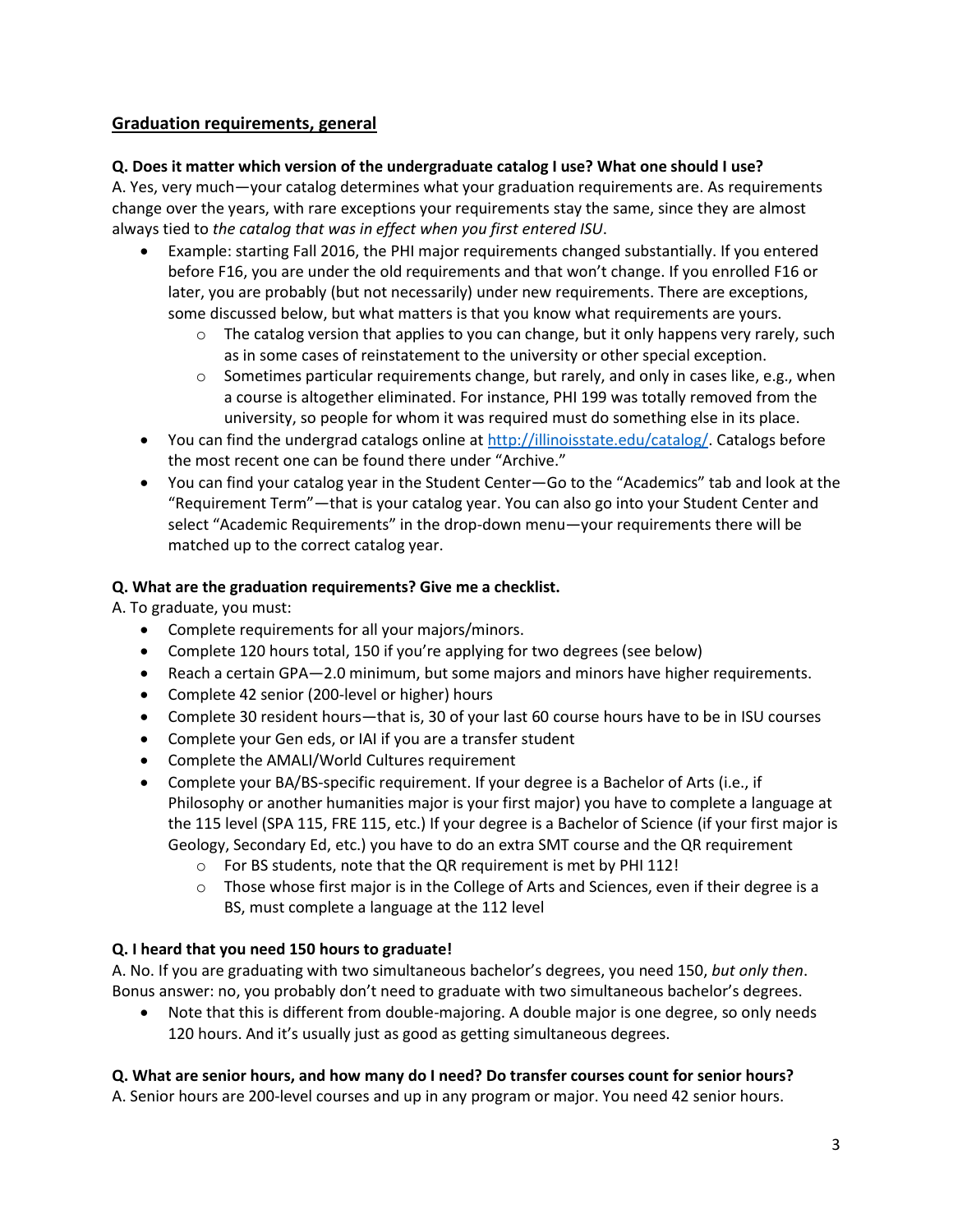When it comes to transfer hours, community colleges won't count as senior hours, period. Courses from 4-year schools that transfer over as major elective and non-major elective do not generally count as senior hours without a special exception.

# **Q. What is the first/second major distinction? Does it matter? Can I switch them, and when should I?**

A. Your first major shows up first in the list and is the 'primary' major. The second is an 'additional plan'.

- Generally, it doesn't matter which is first. Employers, for instance, usually care (if they care about majors) that you completed the major, not which one was first.
	- o The BA versus BS distinction also isn't *usually* important, though in some special cases and careers it can be. Be aware of that.
- It *can* make a difference if your majors are from different ISU colleges (CAS, CST, COB, etc.), or if one is BA and one BS. The first major sets the priority, and thus determines some of your graduation requirements. For instance: If you are a CJS first major and PHI second, then you're a BS student and do the extra SMT and the QR gen eds; if it is the other way around, you're a BA student and do the LAN 115 requirement. Likewise for college-specific requirements such as the College of Arts and Sciences language requirement.
- You can switch them simply by talking to your advisor(s) and asking to switch major primacy.

### **Q. How many majors/minors can I have?**

A. The sky's the limit. Just make sure you actually complete them.

#### **Q. How does the Language requirement work? What is CAP credit, and why is it amazing?**

A. If your first major is in the College of Arts and Sciences (Philosophy, Psychology, English, etc.), you need to pass LAN (i.e., a language such as SPA, FRE, or JAP) 112. If you are graduating with a Bachelor of Arts (all Philosophy first majors are BA), LAN 115.

- If your requirement is 112, you are exempt from the requirement if you took three years of high-school courses in a qualifying language and submit the transcript. If it's 115, you'll still have to take a LAN 115 course, regardless of how many years of a language you took in high school.
- You can meet the requirement with any language from the catalog that has a 111-112-115 sequence, such as Spanish, French, Italian, Latin, Japanese, etc.
- It's wise to take care of this sooner rather than later, unless you're planning to pursue a language as part of your education. If you last took Spanish in high school and wait until Junior year to start it again, you'll probably start from square one.
- If you're not a Philosophy first major, that doesn't mean you get off easy; you have to do other additional requirements (such as Quantitative Reasoning and/or a second Science, Math, and Technology course) instead.
	- o Note that these are *not* met by completing IAI or getting an Associate's degree.
- This is a proficiency requirement, not a sequence requirement. That is, to meet the requirement all you have to do is complete a course at or above the level required for your program. For example: If you are getting a BA you can just start at LAN 115 and be done with the requirement, without having to take anything below 115. Speaking of which:
- **CAP Credit**: If you can pass a course above LAN 111 with a C or higher without taking the LAN courses below it, do so. Why? Because you can petition the Languages, Literatures, and Cultures department to receive credit for those courses. Example: If you start at SPA 115 and get a C, you can get credit for SPA 111 and 112 as though you took them. That means you'd get eight free(!) hours of credit. You can only get up to eight hours (two LAN courses) this way, in the LAN 111- 116 sequence. You cannot use this if you took the previous course, since you already received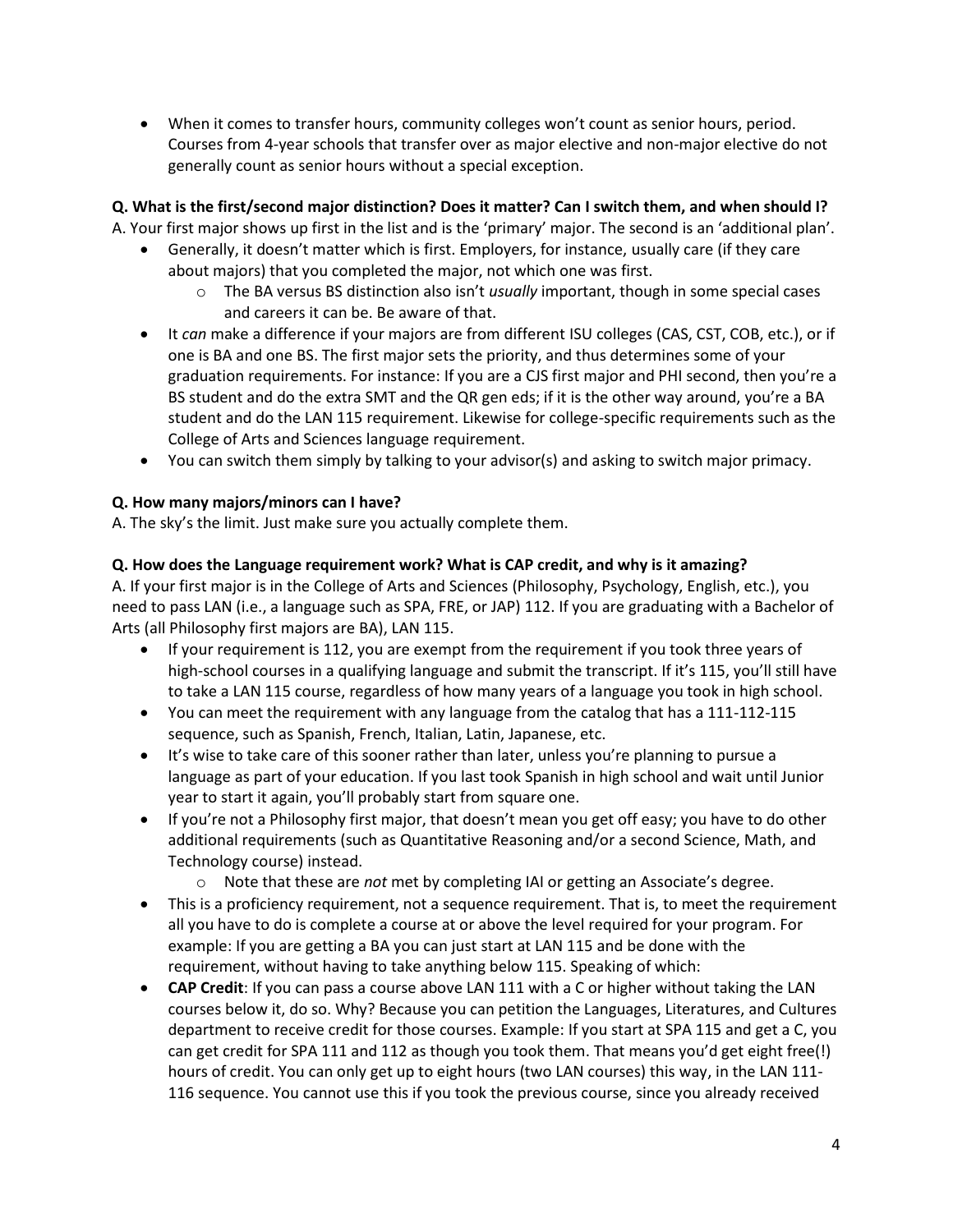credit for those hours. But if, say, you got credit for SPA 111 elsewhere, then jumped to 115 here and got a C, you could petition for four hours from SPA 112.

### **Q. What Philosophy courses also count as gen eds?**

A. First, note that the Philosophy major exempts you from the Humanities requirement. Beyond that:

- Humanities: PHI 101, 150, 202, 224, 238, 251
- Individuals and Civic Life: PHI 104
- Quantitative Reasoning: PHI 112 (if you're getting a BS)
- AMALI/World Cultures: PHI 207, 208

# **Q. Do Philosophy courses that count towards my major/minor double-count as gen eds?**

A. Yes.

### **Graduation requirements, Philosophy major/minor**

### **Q. Which required courses are not offered every semester? When are they offered?**

A. PHI 232 and PHI 254 are offered every fall. PHI 201 and PHI 255 are offered every spring. This isn't an iron law; it could change for various reasons, so generally take these courses when you have the chance.

#### **Q. Is there tutoring specific to the Philosophy major/minor or certain Philosophy courses?**

A. There is department tutoring offered for PHI 112, our logic course. Speak to the instructor if you need tutoring for that course. There is no departmental tutoring for any other courses. If you need assistance, consider going to the Julia M. Visor Center, more information about which is below.

### **Q. I can't sign up for PHI 112, it says I don't meet the prereqs!**

A. PHI 112 is a Quantitative Reasoning (QR) gen ed for BS degrees. While BA students (like Philosophy first majors) don't do QR, PHI 112, like all QR courses, has a prereq: the ISU math gen ed requirement. If you completed the math gen ed in another way (for example, if you're a transfer student and complete the IAI math requirement), you shouldn't have to take the ISU math courses. Here's what to do:

- If you've completed the math gen ed through IAI or other means, request an override for PHI 112 and state that you have met your math requirement. You will receive an override.
- If you haven't completed the math gen ed but want to take PHI 112 now, you can. Request the override, making sure to mention that you are a PHI major/minor, and you will be allowed in.
	- o **NB**: it's highly suggested that you complete your math gen ed first. People who take PHI 112 without taking their math gen ed often struggle, because in many ways PHI 112 is similar to a math course. (There's a reason it counts for the QR gen ed!)

### **Q. I can't sign up for PHI 202/224/238/251, it says I don't meet the prereqs!**

A. Those all have COM 110 and ENG 101 as prereqs, meaning you have to have completed those courses before you can enroll in the ones above. Instructors sometimes allow exceptions to that requirement, so if you want or need to take one of the above you could consider making an override request.

### **Q. How do 300-level courses work? I heard I could take the same one multiple times—true or false?**

A. True, mostly. 300-level PHI courses are topics courses. They don't have a constant content like other courses do—they're in-depth studies of topics in the field covered by the course title. E.g., PHI 330 could be about any topic in moral theory—Kant's moral theory, moral responsibility, metaethics, and so on.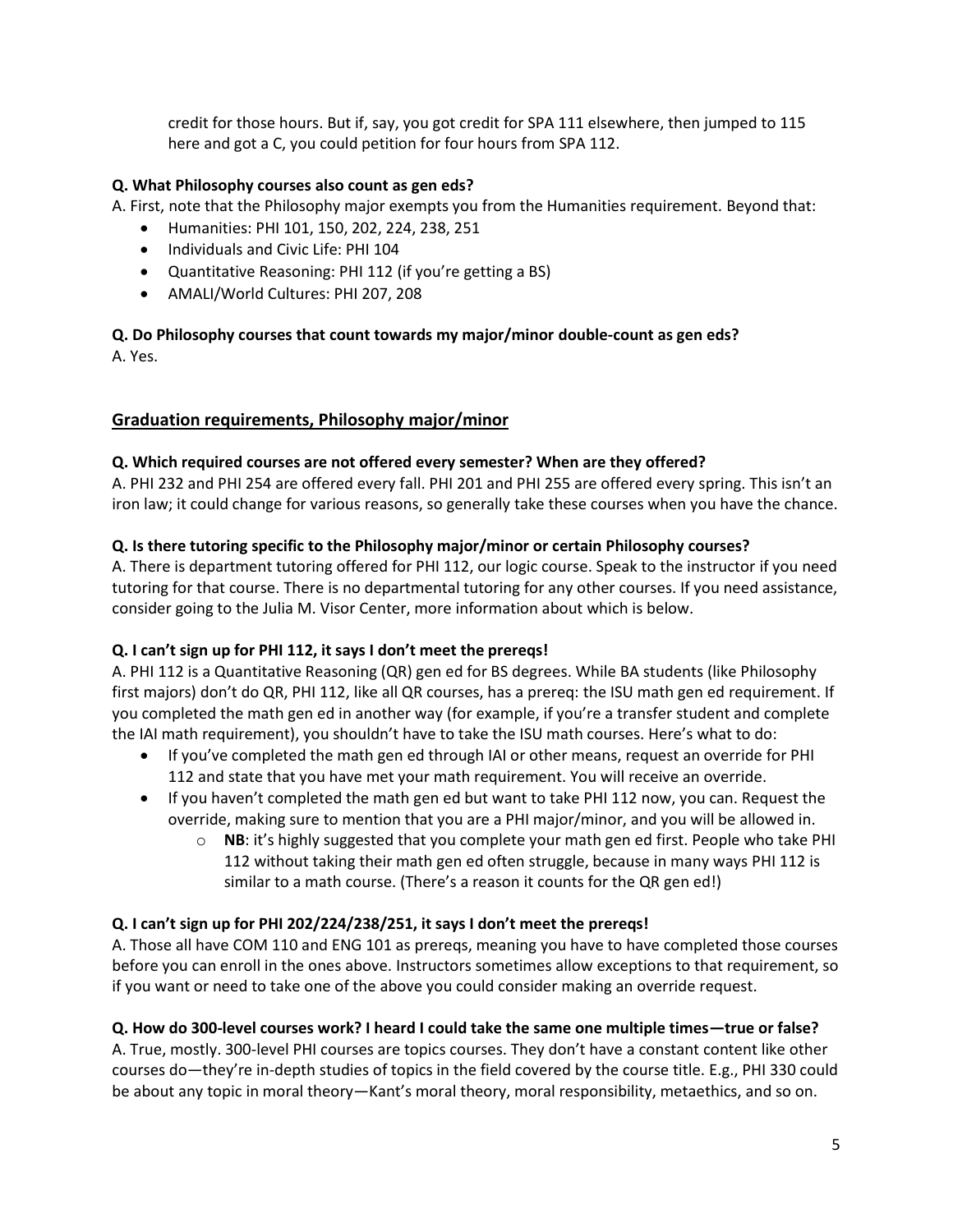This means the course is different each time it's taught. For that reason, if it's a different topic, you can take the same course number as many times as you like. That's *if* the topic is different if a professor teaches the same topic twice, it won't be counted twice for obvious reasons.

**Q. I'm in the 16-17 or later catalog, where 300-level Philosophy courses have prereqs, and I want to sign up for a 300-level course. I haven't taken all the prereqs for the course, but I think I've taken the relevant ones. (E.g., it's a PHI 350 seminar on Plato and I've taken 254 but not 255.) What can I do?** A. This is a good time to submit an override request. In the form, explain how the courses you've taken are sufficient given the content of the 300-level course. (You should talk to the instructor beforehand to make sure that this is the case.) If the instructor gives the okay, the override will be granted.

# **Transfer information/taking courses elsewhere**

### **Q. I'm a transfer student. What is the IAI (Illinois Articulation Initiative)?**

A. The IAI is the Illinois-wide gen ed system for transfer students. It's accepted across most public colleges and universities in Illinois, meaning that something which counts towards an IAI requirement elsewhere will be accepted for here as well, no matter what it was (and vice versa), and if you complete the IAI elsewhere, your gen eds are counted as done here. If you are transferring from another Illinois college or university to here, you are probably using it. It's quite different from ISU's native student gen ed program, so it's important to know whether it applies to you.

- You can switch from IAI to ISU's gen eds or the reverse, but it's a complicated process that should only be undertaken for very good reason
- **NB:** Completing the IAI in this way does *not* exempt you from AMALI, BS/BA-only, and collegespecific requirements—you still have to meet those separately

### **Q. I have an Associate's degree. Does that exempt me from gen eds?**

A. If it's an Associate of Arts (AA) degree, yes. Associate of Science (AS) used to count, but no longer does because of changes at the state level.

 **NB:** Completing your gen eds in this way does *not* exempt you from AMALI, BS/BA-only, and college-specific requirements—you still have to meet those separately

### **Q. I'm not a transfer student, but can I take courses from elsewhere to count towards my ISU degree?**

A. Absolutely! Many students take concurrent courses at Heartland or summer courses at a school near their home to meet ISU requirements while they're current ISU students.

- Schools are not all equally easy to take concurrent courses at if you're not pursuing a degree there. As a rule, community colleges are a lot more flexible than 4-year schools. Heartland, being right in town, is of course very flexible in working with ISU students.
- Keep in mind the residency requirement: 30 of your last 60 hours have to be here at ISU.

#### **Q. How do transfer courses affect my ISU GPA?**

A. They don't. They are recorded as 'TR' or 'TRD' (If you got a D), which have zero impact on your ISU GPA. If you transfer here form another school, you're essentially starting with a Lockean *tabula rasa*.

 The 'TRD' distinction is there for requirements where you need at least a 'C', such as IAI Writing courses and some major courses. Since for those you do need a certain grade, 'TRD' would indicate that you didn't meet the requirement. It only matters for those particular cases, though, and it still doesn't affect your GPA.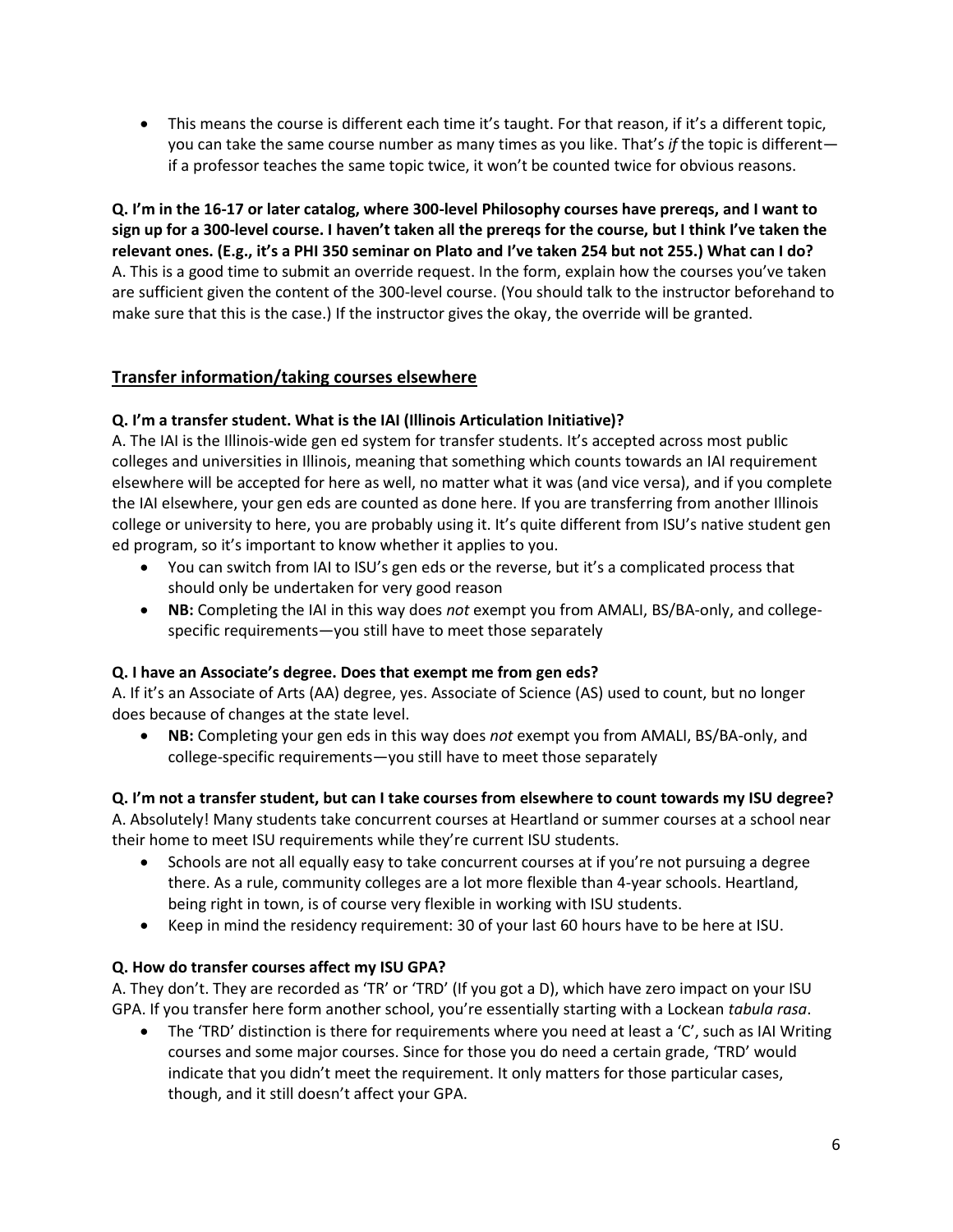### **Q. My transfer courses/AP credit didn't transfer over! Why not?**

A. It depends on the situation:

- Sometimes it takes time. Make sure that your transcripts were sent from wherever they are from, and that ISU got them. Even after ISU has received them, it takes time to process them. If weeks pass after ISU received your transcripts and no progress has been made, contact the Registrar's office. They may just be busy, or there may have been an error in transit.
- *If you went to multiple schools prior to ISU*, make sure each school sent an official transcript to ISU. Transcripts don't 'piggyback'—If you went to school A, then B, then ISU, just because B accepted something doesn't mean ISU will. Both A and B have to send transcripts to ISU.
- *If your AP credit isn't being counted, or is not being counted as you thought*: See above. Make sure it was sent, and know that not every school will count things the same.

# **Q. How do I find out what transfer courses count towards the PHI major/minor?**

A. Some courses have direct equivalents: for instance, PHIL 101 at Heartland is equivalent to PHI 101 here. Many do not, however—they may count as MJEL or NMEL. MJEL (major elective credit) counts towards the major but not as a specific course, and only counts as 100-level elective hours (of which only three hours are allowed towards the PHI major or minor). NMEL (non-major elective credit) does not count towards a major, though it does count towards total hours for graduation. Even if the course was Philosophy elsewhere, if it transfers as NMEL it won't count as such.

- Find more info in the Registrar's transfer page ([http://registrar.illinoisstate.edu/transfer/-](http://registrar.illinoisstate.edu/transfer/)-under "Course Articulation" are pages for many Illinois community colleges) and Transferology [\(https://www.transferology.com/school/ilstu-](https://www.transferology.com/school/ilstu)-you need to register, but it's free; it also includes information on 4-year schools). These are good guides, but don't necessarily have every answer.
- Note that 300-level courses virtually never have equivalents, since they're topics courses that vary each time they're taught. Expect to take them here. If you want something from elsewhere to count as 300-level, it'll have to be a special exception; speak to me.

### **Q. What if I think a transfer course should count as a specific course here, but it doesn't?**

A. If you believe a course should count for a specific ISU course but it doesn't, or should count for Philosophy elective credit but it doesn't, you can petition count it. Discuss it with me, and we'll go from there. At a minimum you'll probably need the syllabus from that course (ideally, for the exact section and semester you took it) to have a chance of success.

### **Q. I'm thinking about/planning study abroad. How do courses transfer from other countries?**

A. Your first resource should be the Study Abroad office—they'll help you determine what transfers from where, and what we might transfer over if there's not a rule on it.

- Some foreign institutions already have agreements with us on what counts as what. Again, your study abroad advisor has more information.
- As with all transfer cases, if there's a course you think should transfer over as something but doesn't, talk to me with a copy of the syllabus on hand. Without the syllabus, don't expect much chance of success.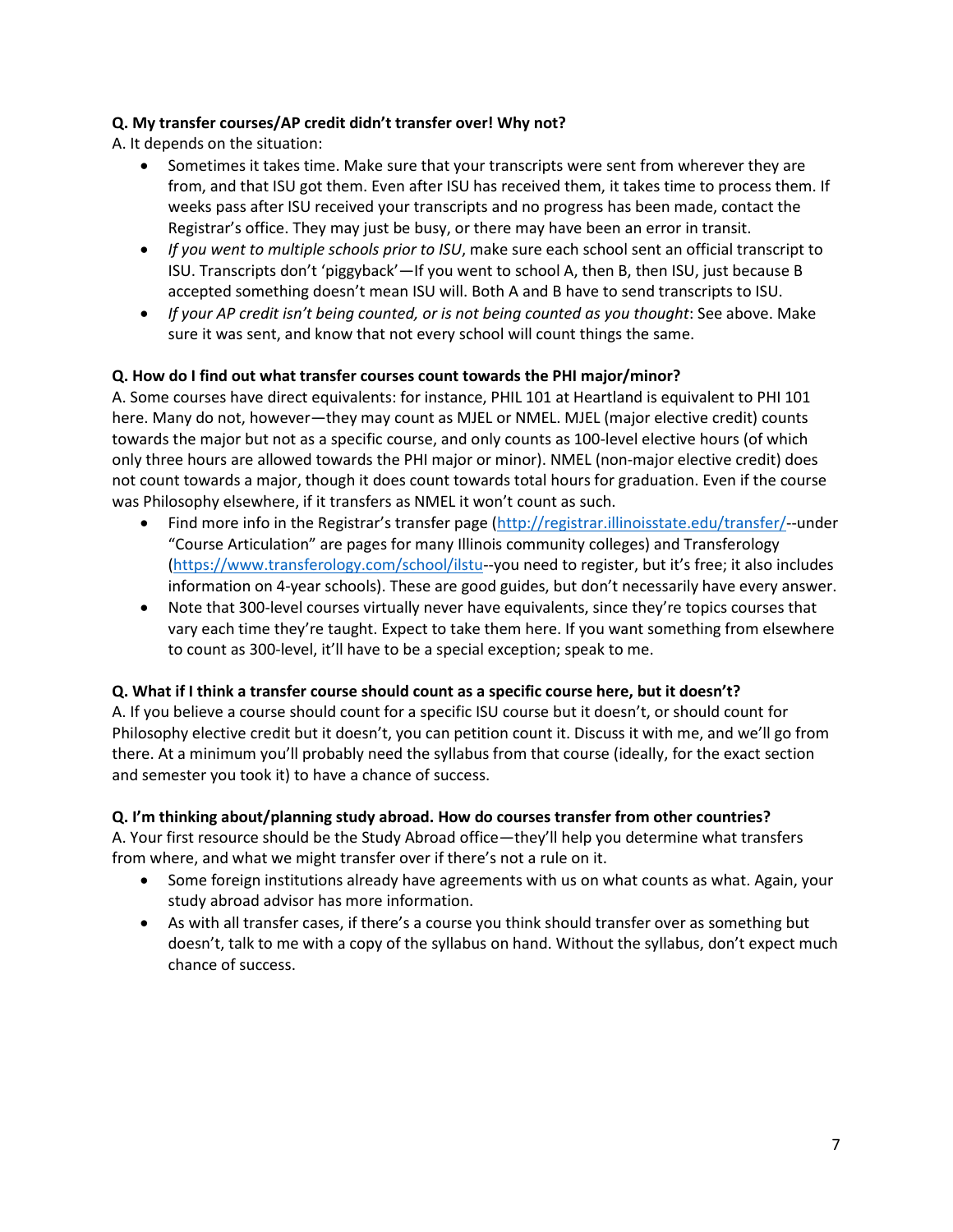# **Graduate school and careers**

### **Q. I don't know what to do with my life! Help me!**

A. There's only so much I can do. But that's not nothing—set up a meeting and we can discuss it. I myself moved from Philosophy to a non-academic career (of sorts), so I know the experience and the process firsthand. Also go to the Career Center, as they have plenty of resources, some mentioned below, for helping you find a path, whether it involves graduate school or jumping straight into a career.

# **Q. I don't know what a Philosophy major is good for!**

A. Anything you want. This is a skills-based program. It won't set you up for a single career like, say, Nursing, so don't expect that; you still have to do the work of finding a career and convincing prospective employers that they should want you. But the skills gained here, including critical thinking, written and oral communication, and complex problem solving and analysis, are extremely useful, broadly applicable, and rare. They're not the sort of thing that more technical programs typically teach you. Therefore, they help to set you apart—*if you make proper use of them*.

- Perhaps the main concern for a Philosophy major in finding jobs is that the major itself doesn't demonstrate specific interest, i.e., that a person is serious about a particular job/career. But you can work around this: If possible, pair your Philosophy major with internships or other majors/minors that point more directly to your future path. This helps establish your interest in a specific career, which demonstrates seriousness to prospective employers.
- That said, there are fields that a Philosophy major is particularly well suited to. Those include:
	- o Law: If you want to be a lawyer/attorney/judge, consider Philosophy non-optional.
	- $\circ$  Technical writing and communication: A large part of philosophy is, to borrow from J.L. Austin, learning how to do things with words. You'll get good at it.
	- o Government, non-profits, NGOs: See the reasons above.
	- o Religion/Ministry: Philosophy is the best choice outside Religious Studies. Maybe better.
	- $\circ$  Applied ethicist: A growing field, particularly when it comes to the biomedical ethics.

### **Q. I'm thinking about graduate school. Where do I start?**

A. I lead an info session on grad school school in philosophy every fall, discussing things like admissions, grad life, and academic careers. It is announced early in the semester, and usually held around the middle. More in-depth information can also be found in the "Applying to Graduate School" document, which I hand out during the session and which you can get from me at any time. Beyond that:

- Start learning about graduate programs. The Philosophical Gourmet Report and APA's guide to graduate school in philosophy can help. More information for these is available in the "Philosophy Resources" document, which you can also get from me.
- Prepare for the GRE, if you're thinking about Philosophy or other academically-oriented graduate programs. Application deadlines are usually very early spring, so don't wait!
- If you're looking at some other form of post-undergrad (law school, med school, etc.), follow the respective guidelines and standards. Your first steps are the same as above: investigating programs and preparing for the respective entry exam.
- The Career Center has information and sessions on graduate school.

### **Q. I'm thinking about preparing for my career. Where do I start?**

A. That's what the Career Center is for! There is contact information for them below, including a way to reach the advisor, Debbie Ungson-Walbert, who works with Philosophy majors. Many of their services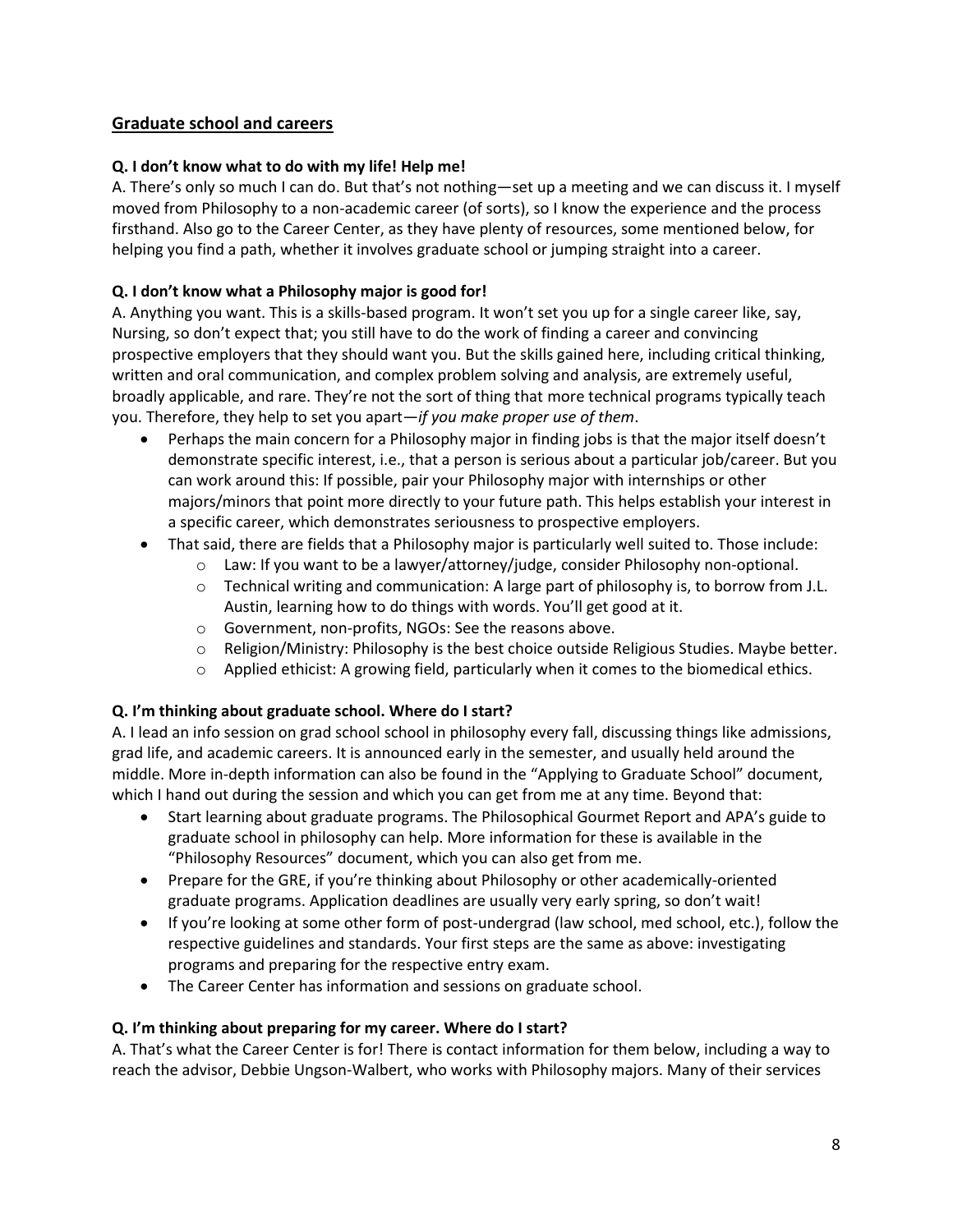are listed below; they can help with choosing a career, resume and interview prep, and more In addition, I invite Debbie every spring to give a "Careers for PHI Majors" talk. Beyond that:

- PLAN AHEAD. I cannot emphasize this strongly enough. If it's your last year and you're only now thinking about what you want to do after graduation, you're behind. Fix that.
- Internships. They are a major path forward these days almost no matter your career path. Even if they're not linked to your career, internships are an important way to show seriousness and determination, as well as providing real work experience.
- If you have electives remaining, pick courses that lead into your chosen career field. Expand it to a minor or even major if possible. That can help to show specific interest, as noted above.

#### **Campus Resources**

**Visor Academic Center**[: http://universitycollege.illinoisstate.edu/about/visor/](http://universitycollege.illinoisstate.edu/about/visor/)

- Tutoring
- Writing assistance
- Workshops
- Academic coaching

#### **Milner Library**:<http://library.illinoisstate.edu/>

- Does the things that libraries do—has books and journals, can help you locate resources, can help you with bibliographies and citations, etc.
- Has access to Philosopher's Index, a database of articles: Find more info at <http://library.illinoisstate.edu/library-materials/find-materials/subject.php?id=42>

#### **Career Center**[: http://careercenter.illinoisstate.edu/](http://careercenter.illinoisstate.edu/)

- Career exploration, including STRONG inventory and other tests
- Career fairs and internship fairs
- Hire-A-Redbird system for finding employment opportunities
- Resume and cover letter assistance
- Mock interview practice
- Information about graduate and professional school

The Philosophy major liaison is Debbie Ungson-Walbert. She can be reached via email at [dungson@ilstu.edu.](mailto:dungson@ilstu.edu) Let her know that you're coming from Philosophy, and that I sent you—they try to track who's coming in and how.

#### **Student Counseling Services**[: http://counseling.illinoisstate.edu/](http://counseling.illinoisstate.edu/)

- Group and individual counseling appointments (Individual appointments are limited in how many you can have per semester; group appointments are unlimited.)
- Psychological emergency services
- Self-help and assessments
- Sexual assault survivor services
- Workshops